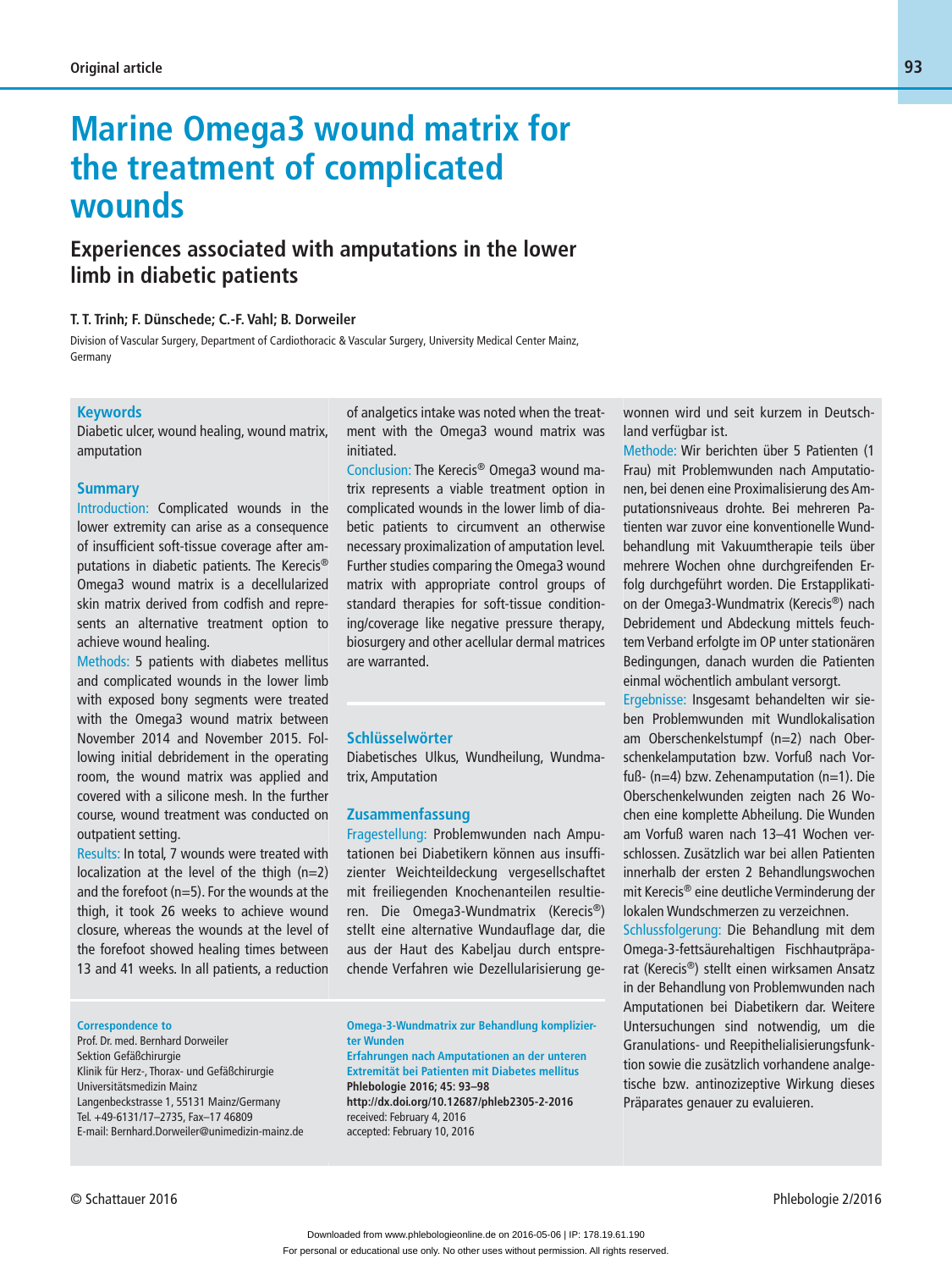#### **Table 1** Patient demographics

| <b>Patient No.</b>                | $\mathbf{1}$ | $\overline{2}$ | $\overline{\mathbf{3}}$ | $\overline{4}$ | 5            |
|-----------------------------------|--------------|----------------|-------------------------|----------------|--------------|
| Gender                            | ¥            | $\delta$       | 8                       | 8              | 8            |
| Age (years)                       | 76           | 67             | 74                      | 76             | 80           |
| Diabetes mellitus                 | $+$          | $+$            | $+$                     | $+$            | $+$          |
| Hypertension                      | $\ddot{}$    | $+$            | $\ddot{}$               | $+$            | $+$          |
| Hyperlipoproteinaemia             | $+$          |                | $+$                     | $+$            |              |
| Nicotine abuse                    | $+$          |                | $+$                     | $+$            | $+$          |
| Obesity (BMI, kg/m <sup>2</sup> ) | 28           | 21             | 36                      | 24             | 25           |
| Renal insufficiency               | $II^{\circ}$ | $II^{\circ}$   | III <sup>o</sup>        | $V^{\circ}$    | $II^{\circ}$ |
| Hemodialysis                      |              |                |                         | $+$            |              |
| ASA-Class                         | IV           | IV             | IV                      | IV             | IV           |
| Comorbidities                     | <b>CML</b>   |                | CAD                     | CAD, AF        | AVS          |

BMI: Body mass index, ASA: American Society of Anaesthesiologists, CML: Chronic myeloid leukemia, CAD: Coronary artery disease, AF: Atrial fibrillation, AVS: Aortic valve stenosis, II/III/IV: Renal insufficiency (glomerular filtration rate, GFR) Grade II: GFR 60–89 ml/min, Grade III: GFR 30–59 ml/min, Grade V: <15 ml/min.

The complicated course of wound healing in patients with diabetes mellitus has received considerable attention and studies of diabetic foot ulcers in various countries have yielded prevalence figures ranging from 2–10 % whereby recurrent diabetic foot ulcers are the most likely of all to necessitate amputation (in up to 60 % of cases) (1).

In the treatment of diabetic foot ulcers the efficacy of local wound debridement is supported by the available literature. However, comparative evidence of different methods for debridement, i.e. surgical, autolytic or larval debridement is of low quality and did not reveal superiority of any of the procedures (2). With regards to efficacy of negative pressure therapy, there is very little evidence to support their use in the treatment of wounds (3, 4) and, furthermore, negative pressure therapy sometimes may be technically difficult in wounds at the forefoot with regards to achieve appropriate sealing. An alternative concept to negative pressure therapy are acellular dermal matrices that have been used in the treatment of diabetic foot wounds as an adjunct to achieve healing with promising results (5–8).

The Kerecis® Omega3 wound patch (Kerecis Ltd., Isafjordur, Iceland) is such an acellular dermal matrix, however, it is derived from decellularized codfish skin. Nonetheless, its protein composition resembles that of human skin and the porous microstructure allows ingrowth of dermal cells and capillaries. Additionally, it contains long-chain polyunsaturated omega-3 fatty acids (9). The processed marine matrix is available as a vacuum-dried off-theshelf product that is FDA-approved and CE certified. The Omega3 wound patch is intended to be used for treatment of chronic wounds and has unique properties and potential advantages of omega-3 fatty acid enrichment.

The aim of this pilot study was to evaluate applicability and efficacy of the Kerecis® Omega3 wound patch in the treatment of complicated wounds associated with amputations in the lower limb in patients with diabetes mellitus.

### **Patients and method**

In this single-arm pilot study five patients were treated at our institution between November 2014 and November 2015. The inclusion criteria for the study were presence of a complicated lower limb wound follow-

| Table 2 | <b>Operative History</b> |
|---------|--------------------------|
|---------|--------------------------|

| <b>Patient No.</b>                  |                                                                         |                                               | 3                                  | 4                                             |                                                                                          |
|-------------------------------------|-------------------------------------------------------------------------|-----------------------------------------------|------------------------------------|-----------------------------------------------|------------------------------------------------------------------------------------------|
| Revascularization                   | CFA-TEA and stent-PTA<br>of EIA<br>Pop (PIII)-ped (ADP)<br>bypass (GSV) | Pop (PIII)-ped (ATP)<br>bypass (GSV)          |                                    | Pop (PIII)-ped (ADP) by-<br>pass (GSV)        | CFA-TEA, femorotibial<br>(peroneal artery) in situ<br>bypass and stent-PTA<br>of CIA/EIA |
| Patency Bypass                      | occluded                                                                | patent                                        |                                    | patent                                        | patent                                                                                   |
| Resections                          | <b>BK</b> amputation                                                    | Distal transmetatarsal<br>amputation forefoot | Toe amputation (D1)                | Distal transmetatarsal<br>amputation forefoot | Distal transmetatarsal<br>amputation forefoot                                            |
|                                     | Distal OK amputation                                                    | Chopart's amputation                          | Transmetatarsal<br>amputation (D1) | Proximal transmetatar-                        | Proximal transmetatar-<br>sal amputation forefoot sal amputation forefoot                |
|                                     | Proximal OK<br>amputation                                               |                                               |                                    |                                               |                                                                                          |
| Previous duration of<br>NPT (weeks) | 10                                                                      | Ρ                                             | 4                                  |                                               |                                                                                          |

CFA: Common femoral artery, TEA: Thrombendarterectomy, PTA: Angioplasty, EIA: External iliac artery, CIA: Common iliac artery, PIII: Segment III popliteal artery, ADP: dorsal pedal artery, GSV: greater saphenous vein, BK: below the knee, OK: above the knee, NPT: negative pressure therapy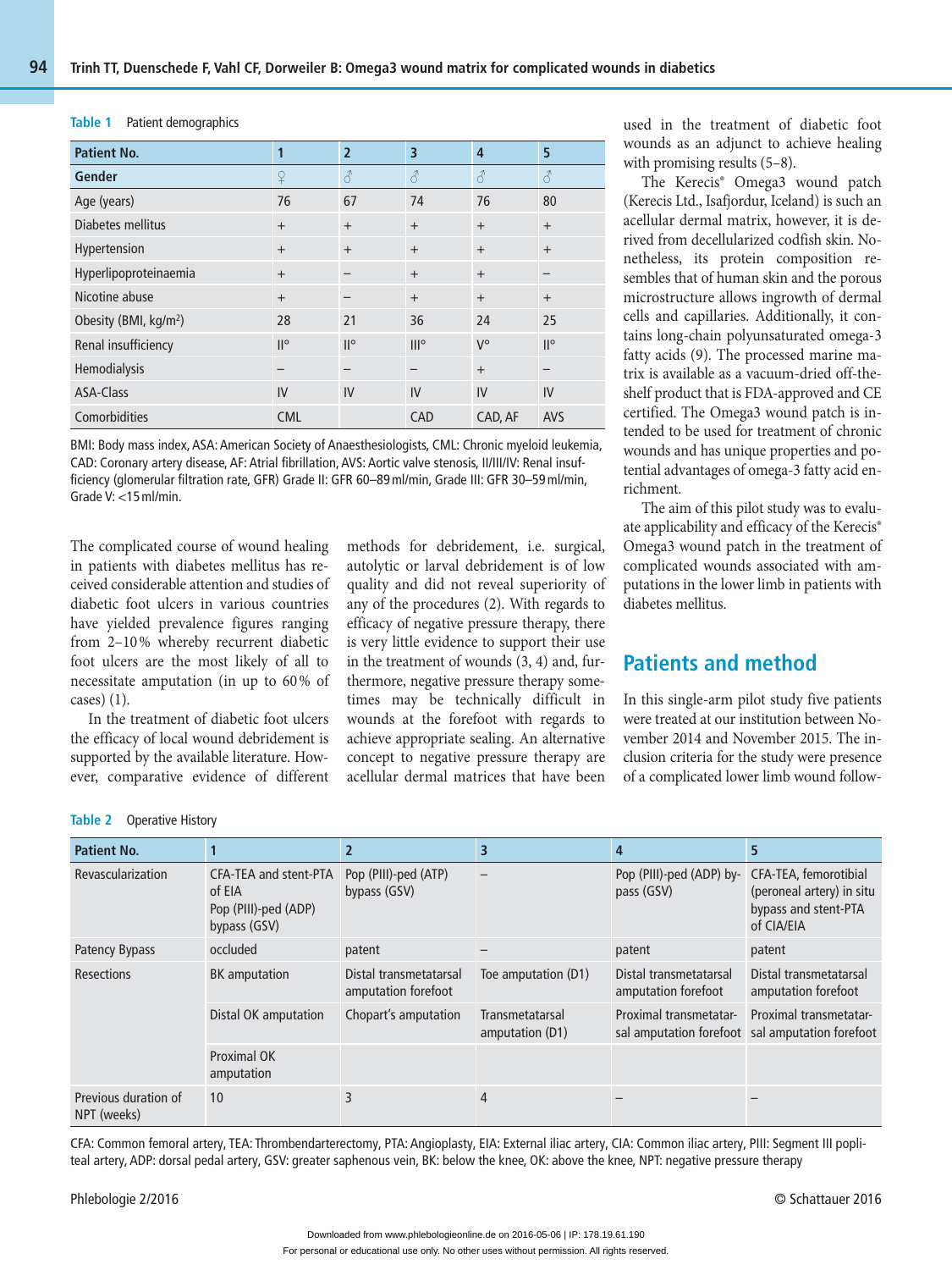**Fig. 1**  Wound healing of patient 1. A–C depicts wound I (A: prior to treatment, B: under treatment, C: healed wound) and D–F show wound II (D: prior to treatment, E: under treatment, F: healed wound). Kinetic of wound healing is shown in G.



ing amputation with exposed bony segments and impending risk for proximalization of amputation level.

Local institutional review board was waived as this is a FDA-approved/CE-certified commercially available product and the indication (chronic vascular ulcers) was within instructions for use (IFU). Nonetheless, the patients were extensively informed about the study and gave written consent.

The patient demographics are given in ▶ Table 1. The mean age of the study cohort was  $75 \pm 5$  years and all of the patients had at least two risk factors of cardiovascular disease. All but 1 patient (Patient 3) suffered from peripheral arterial occlusive disease and had respective procedures for arterial revascularization prior to patch treatment (▶ Table 2). In patient 3, a diabetic foot syndrome with sufficient arterial perfusion was present. In patient 1, failed pedal arterial bypass resulted in lower limb amputation with subsequent proximalization of amputation level from below the knee to distal femoral and finally, proximal femoral amputation.

Sufficient arterial perfusion at all wound sites was documented by either ABI (>0.5) or measurement of transcutaneous local tissue oxygen pressure (tcpO<sub>2</sub>>40 mmHg).

All wounds received a standard pretreatment with a first debridement in the operating room under aseptic conditions with meticulous cleaning of the wound, exploration for viability of the exposed bony segments and testing for bacterial contamination.

The patch used for the study was the Kerecis® Omega3 wound patch, (Kerecis Ltd., Isafjordur, Iceland) at a dimension of 3 x 7 cm. First, the patch was tailored to the size of the wound and rinsed in sterile physiologic saline solution for 1 minute according to the instructions for use. Then, the patch was cautiously applied to the wound and fixation of the patch was achieved by coverage with a self-adherent soft silicone foam dressing (Mepilex® Border, Mölnlycke Health Care, Gotenberg, Sweden).

In the further course, wound treatment was performed in our outpatient clinic with scheduled changement of the dressing, limited local debridement as necessary and renewal of the patch once per week. In each follow-up office visit, clinical and photographic documentation of the wound was obtained.

Statistical analysis of patient data and quantification of wound area was performed using MS Excel (Microsoft Corp. Redmond, Washington, USA) and Fiji/Image J open source software (imagej.nih.gov/ij/), respectively.

### **Results**

Altogether, 7 wounds in 5 patients were treated. The wounds were localized at the level of the proximal thigh (n=2), proximal forefoot (n=4) and distal forefoot (n=1). The wounds at the level of proximal thigh (6 and 28 cm2 , Patient 1) took 16 and 26 weeks, respectively, to fully reendothelialize. For the wounds at the level of the proximal forefoot that were  $11 \text{ cm}^2$  (Patient 2),  $6/8$  cm<sup>2</sup> (Patient 4) and  $29$  cm<sup>2</sup> (Patient 5), it took 30, 13/19 and 33 weeks, respectively, to achieve closure. The wound at the level of the distal forefoot (17 cm<sup>2</sup>, Patient 3) was healed after 41 weeks. A detailed photographic documentation of each course of wound healing is depicted in the respective figure for each wound (▶ Fig. 1 A–C and D–F, and ▶ Fig. 4: A–C and D–F, ▶ Fig. 2 A–C, ▶ Fig. 3 A–C and ▶ Fig. 5:

مج معدد المسلسلسلسلسلسلسلسلسلسل<br>ما*سطاسلسلسلسلسلسل*سلسل տանանականակ  $\overline{\mathbf{z}}$ Wound area (cm<sup>7</sup>)  $\mathbf{r}$ unitativa della Time (Weeks) R D

Wound healing of patient 2. A–C show appearance of the wound (A: prior to treatment, B: under treatment, C: healed wound). Kinetic of wound healing is shown in D.

**Fig. 2** 

© Schattauer 2016 Phlebologie 2/2016

For personal or educational use only. No other uses without permission. All rights reserved. Downloaded from www.phlebologieonline.de on 2016-05-06 | IP: 178.19.61.190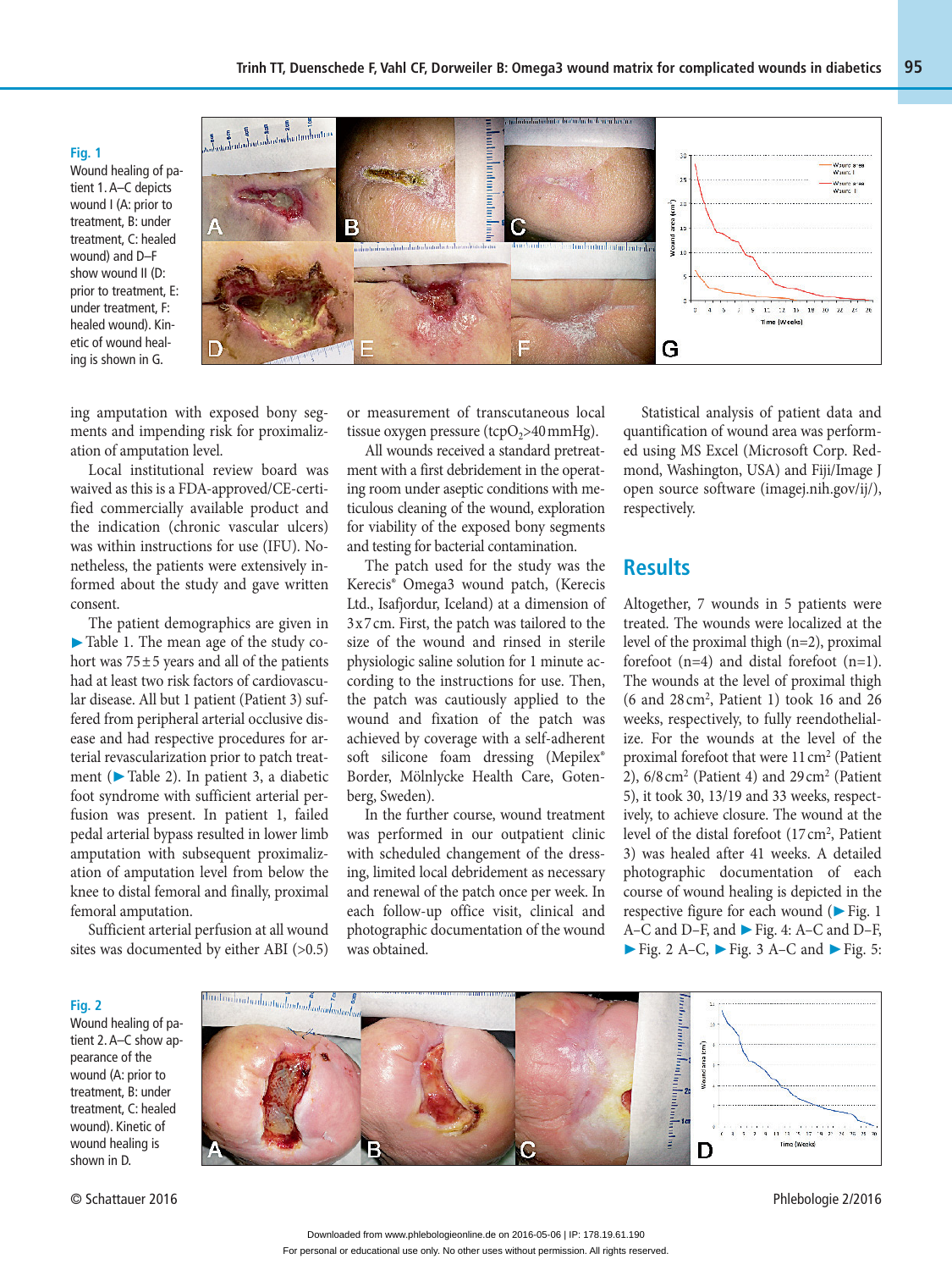A-C) and in addition, the kinetics of wound closure is shown ( $\blacktriangleright$  Fig. 1 G,  $\blacktriangleright$  Fig. 2 D,  $\triangleright$  Fig. 3 D and  $\triangleright$  Fig. 4 G $\triangleright$  Fig. 5 D). The mean size of the wounds treated was  $15 \pm 10 \text{ cm}^2$  and the mean duration of treatment to achieve full closure (reendothelialization of the wound) was  $25 \pm 10$  weeks and ranged from 13 (Patient 4) to 41 (Patient 3) weeks.

In order to allow comparison of closure kinetics of the different wounds, we performed normalization of the size and duration values and the resulting normalized closure kinetic is shown in Figure 6: Here, all wound sizes were normalized to a maximum wound area of 100% and all durations were normalized to a maximum of 100 %. Thereby, we were able to document,

that the overall course of wound closure kinetic does not follow a linear but an exponential course and in all wounds, a reduction of wound size of 50 % could be achieved within the first third of treatment time. Vice versa, wound size was reduced to <30 % in all wounds within the first half of the treatment duration. The number of patches used in total was 96 and a median of 20 patches was applied per patient (▶ Table 3).

The intraoperative microbiology testing revealed bacterial colonialization in all wounds with 3 patients having singular bacteria (extended spectrum beta-lactamase-positive *E. coli*, *Enterobacter cloacae* and *Staphylococcus aureus*) and two patients showing multiple bacteria (*Strepto-* *coccus agalactia*e/*Klebsiella oxytoca*/*Staph. aureus* and *Pseudomonas aeruginosa*/*enterobacter cloacae*). Initially, all patients received targeted antibiotic therapy either intravenously (Imipenem, Sulbactam/Piperacillin) or per os (Ciprofloxacin, Clindamycin). In 3 patients, antibiotic therapy was discontinued at discharge, whereas in two patients, oral antibiotics were administered until complete closure of the wound.

We observed an interesting potential side-effect of the omega-3 patches: In all patients, a markedly reduced level of local pain was noted within the first two weeks of treatment. In addition, the amount of analgetic consumption could be lowered, especially in patient 1 where the adminis-



**Fig. 3** Wound healing of patient 3. A–C show appearance of the wound (A: prior to treatment, B: under treatment, C: healed wound). Kinetic of wound healing is shown in D.



**Fig. 4** Wound healing of patient 4. A–C depicts wound I (A: prior to treatment, B: under treatment, C: healed wound) and D–F show wound II (D: prior to treatment, E: under treatment, F: healed wound). Kinetic of wound healing is shown in G.



**Fig. 5** Wound healing of patient 5. A–C show appearance of the wound (A: prior to treatment, B: under treatment, C: healed wound). Kinetic of wound healing is shown in D.

Phlebologie 2/2016 © Schattauer 2016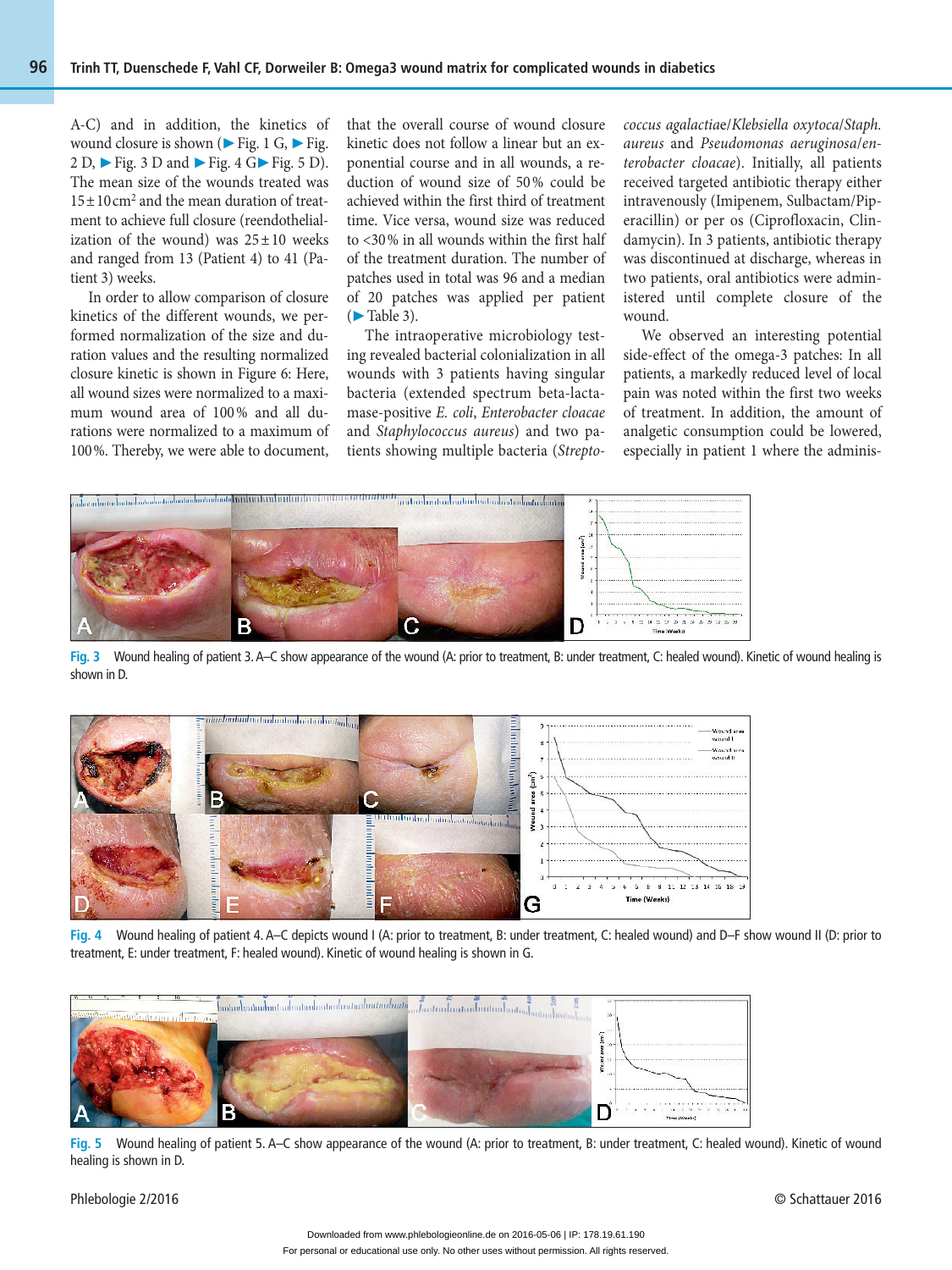tration of opiods could be discontinued after one week of Omega3 wound matrix treatment.

### **Discussion**

In the course of amputations performed in the forefoot or lower limb for diabetic foot or distal gangrene, situations may arise where the surgeon is confronted with complicated wounds with exposed bony segments. This may occur as a consequence after arterial perfusion was restored successfully by a revascularization procedure and nonviable tissue was debrided (minor amputation) but soft tissue coverage of the forefoot is insufficient to achieve primary closure. Here, treatment options include a proximalization of amputation level that in most cases will convert a minor into a major amputation with limb loss. However, this will completely counteract and nullify the previous efforts being made by a vascular reconstructive procedure, especially in cases where a pedal bypass has been placed. Therefore, different option for soft-tissue conditioning and wound coverage have been established as mentioned before with their individual unique advantages but also drawbacks.

With regards to the wound matrix used in this study, we were able to achieve wound closure in five cases of complicated wounds with exposed bony segments. The kinetics of soft-tissue regeneration however, certainly needs some form of patience with a mean time to closure of 6 months. But it has to be stressed, that the treatment itself was endowed with high level of acceptance by the patient as well as the physician because of the handling characteristics of the patch with outpatient office visit only once a week. And as pointed out, the wound area could be decreased by 50 % within the first third of the treatment in all cases thereby markedly reducing the efforts for wound debridement as well as size and application time of the dressing. The kinetics of wound closure that we found ( $\blacktriangleright$  Fig. 6) closely resembles the curve of wound area of a study published by Zimny (10) where wounds of neuropathic diabetic foot ulcers were analyzed.

**Table 3** Ouantity of Omega3 matrix patches  $(N_{\text{total}} = 96)$ 

| Patient No.   | <b>Patches</b><br>(wound I) | <b>Patches</b><br>(wound II) |
|---------------|-----------------------------|------------------------------|
|               | 6                           | 20                           |
| $\mathfrak z$ | 18                          |                              |
| 3             | 20                          |                              |
|               | 3                           |                              |
| 5             | 22                          |                              |

Interestingly, this study also evaluated the course of wound area of ischemic diabetic foot ulcers and there, a strikingly different pattern with a linear and prolonged course was noted. This clearly highlights the necessity of optimalization of arterial perfusion in diabetic wounds to achieve healing. In our institution, negative pressure wound therapy represents a mainstay for soft-tissue conditioning, however, it only can be performed under inpatient settings. Therefore, the use of the Omega3 wound matrix enabled us to convert the treatment to an outpatient setting. Another important advantage of the marine matrix compared to vacuum therapy is the avoidance of skin mazeration and sealing problems especially in cases of long-lasting treatment. Those initial results are corroborated by another study where the omega-3 wound patch was used in a series of 81 volunteers with forearm wounds. Here, the fish skin product was noninferior at the primary end point of healing at 28 days and the wounds treated with fish skin acellular matrix healed significantly faster than the control group (intestinal submucosa) (11).

Interestingly, we also observed a potential beneficial side-effect of the Omega3 wound matrix that is associated with reduction of analgetics during the course of the treatment. Of note, this was not one of the primary endpoints of this feasibility study and therefore has not been systemati-



**Fig. 6** All seven individual curves for kinetics of wound healing were normalized to 100 % with regards to wound area and time to closure and shown in one diagram.